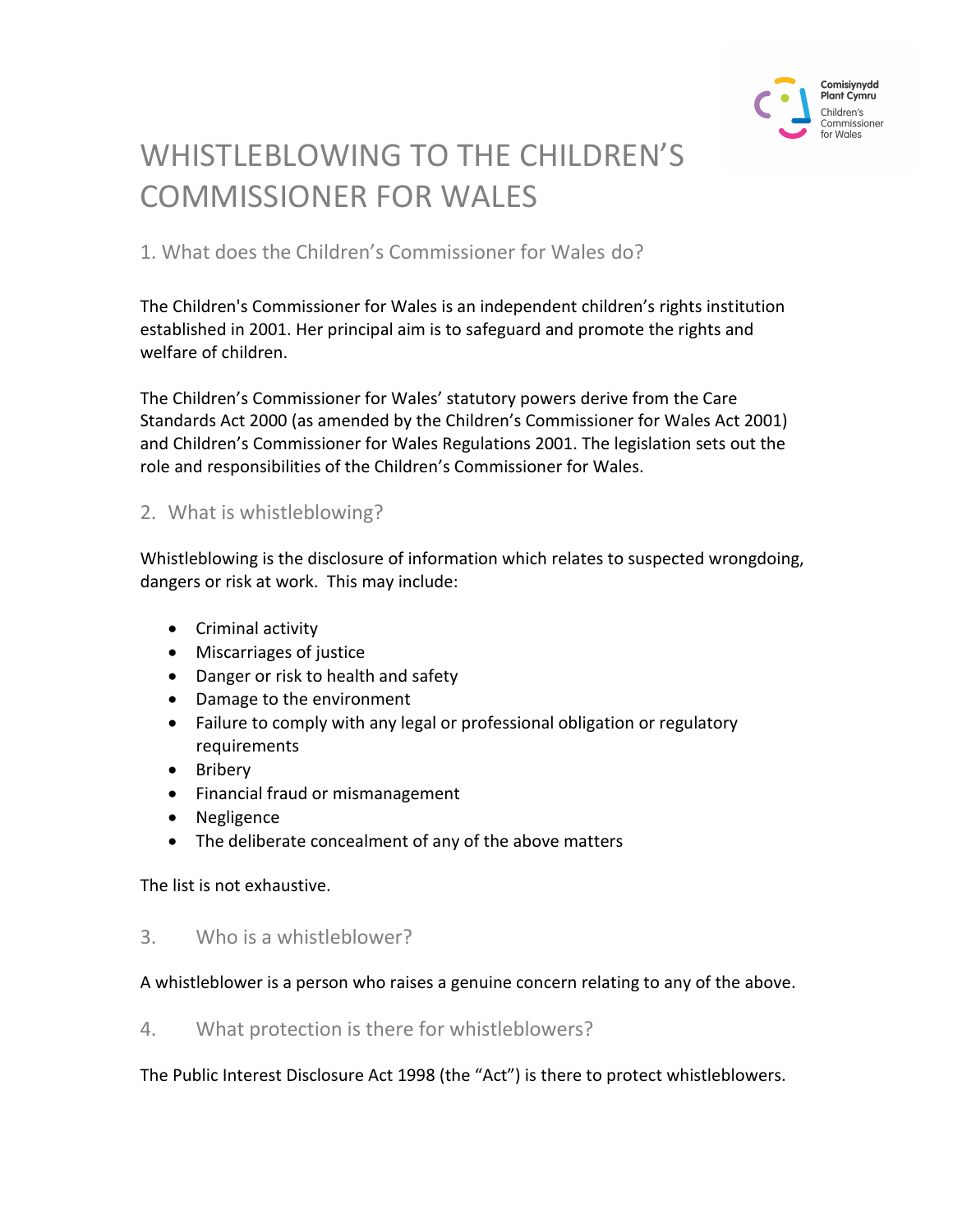In this paragraph you will note that some words are in italics. These words have a specified meaning defined in legislation.

The Act creates two levels of protection:

- the dismissal of an 'employee' will be automatically unfair if the reason, or principal reason for their dismissal is that they have made a 'protected disclosure'
- 'workers' will be protected from any detriment if they have made a 'protected disclosure'.

The Act encourages disclosures to the worker's employers as the primary method of whistleblowing.

Disclosure to a third party, such as the Children's Commissioner for Wales (who is a 'prescribed person' for the purposes of the Act) may be protected if certain conditions are met.

We are not authorised to provide legal advice. Therefore, we are unable to advise you on whether your disclosure will be protected under the Act (a disclosure which is protected under the Act is called a 'protected disclosure').

We have however set out at paragraph 13 below organisations who may assist you if you require further details or advice.

# 5. Why would you contact the Children's Commissioner for Wales?

If you are concerned about suspected wrongdoing, danger or risk in your workplace (or your previous workplace) which affect the rights and interest of the children in Wales there are a number of reasons why you may wish to contact the Children's Commissioner for Wales such as:

- You feel your concern was not dealt with properly through your employer's internal whistleblowing policy or by a prescribed regulator
- You have a fear of victimisation at your workplace
- You feel that if you were to raise your concerns there would be a cover up
- You feel that the concern is of an exceptionally serious nature.

# 6. How can the Children's Commissioner for Wales assist?

Our Investigation and Advice Team is able to:

discuss with you the concerns you may have; and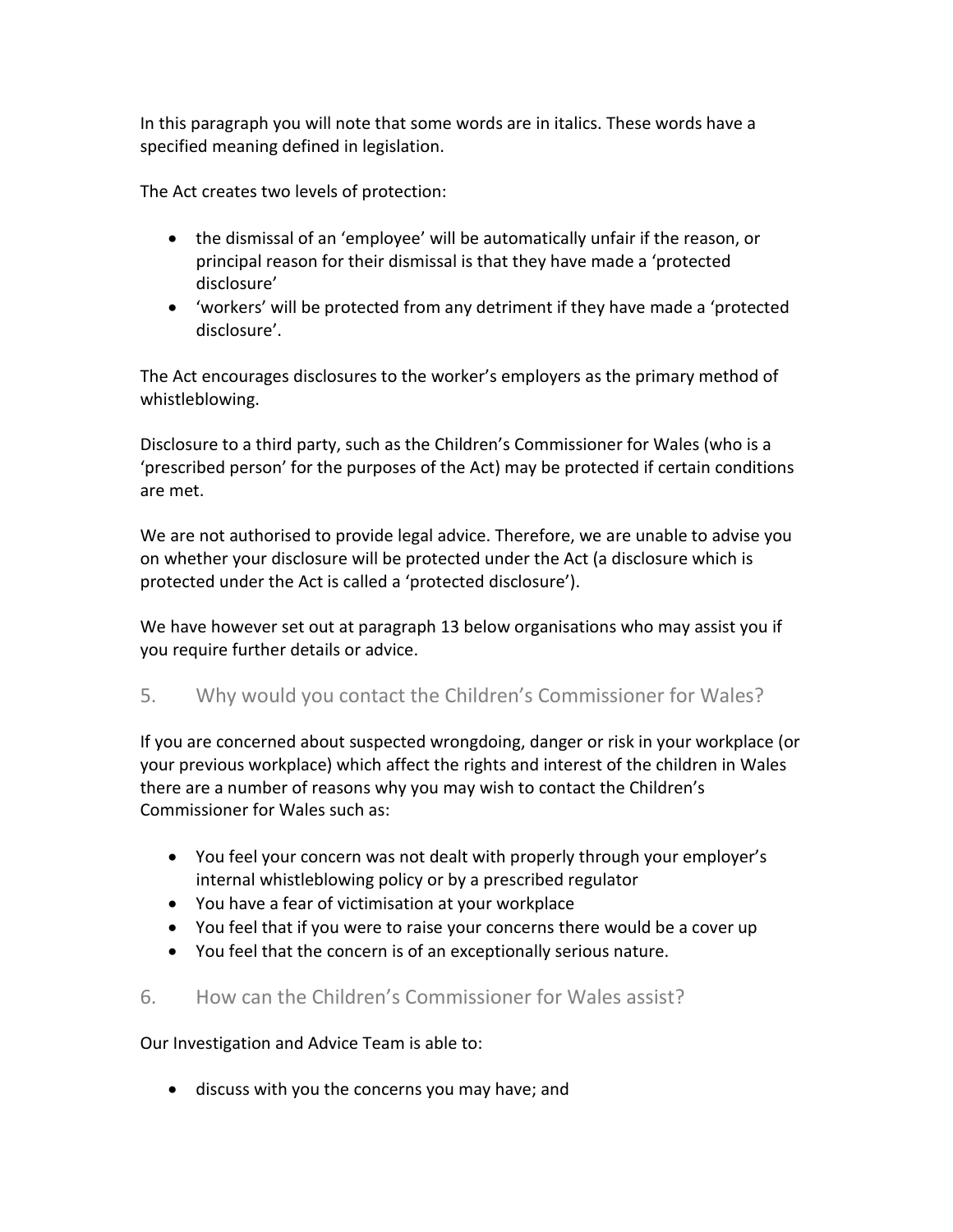consider whether the Children's Commissioner for Wales can take action by using her statutory powers.

The Children's Commissioner for Wales can:

- investigate whether certain public bodies are properly performing their obligations and responsibilities
- review the complaints, advocacy, whistleblowing policies that certain public bodies have in place and making sure that such polices are effective
- speak to the Welsh Government on matters which affect the rights and welfare of children in Wales

In certain circumstances the Children's Commissioner for Wales may also take informal steps to attempt to resolve the concern which has been disclosed.

We will discuss further with you what steps the Children's Commissioner for Wales may be able to take and what support you may be provided in such circumstances.

#### 7. What you can expect from us

If you call us to make a disclosure we will let you know:

- if we can take any action and if so, what that action will be and how we can support you
- if we cannot take any action but will, where possible, advise you who else you may wish to contact who may be able to assist.
- 8. What the Children's Commissioner for Wales can't do

We are not able to:

- provide any legal advice
- get involved in any grievance or complaint you may have against your employer
- bring any criminal prosecutions
- take any action which is beyond the Children's Commissioner for Wales' statutory powers
- 9. What will the Children's Commissioner for Wales want to know?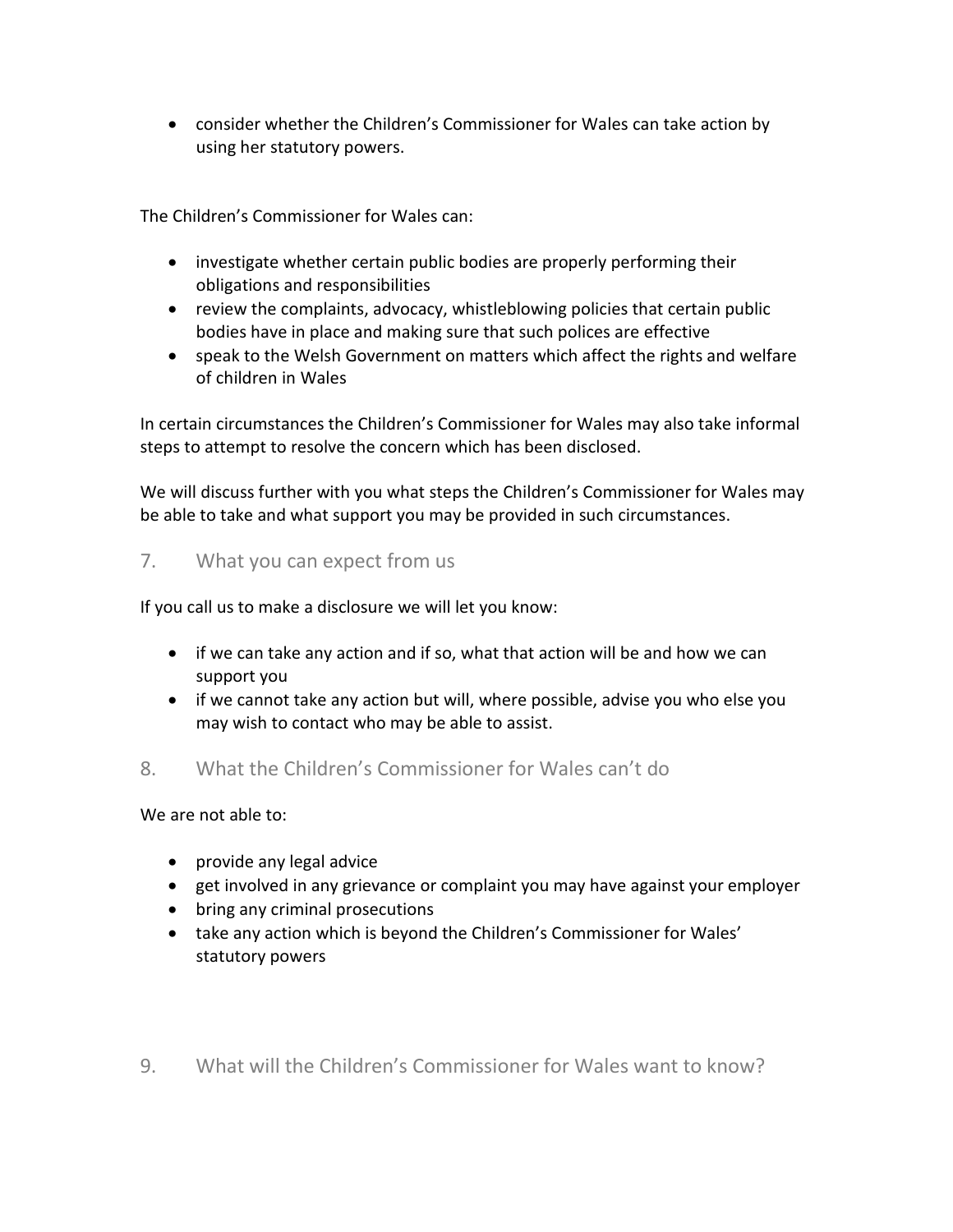- To be able to determine how the Children's Commissioner for Wales is best able to address the concerns that you raise, the following questions are likely to be asked:
- What have you witnessed?
- What is the risk involved?
- Who do you work for (or used to work for when the concerns you wish to report arose)
- Have you followed your own whistleblowing policy?
- Why do you want to blow the whistle now?
- Is there a colleague, supervisor or senior manager you can approach with your concerns?
- Are there others who are willing to speak up with you?
- Have you sought advice from any other source (a union, an advisory body or solicitor)?
- Have you made the same or similar disclosures to anyone else?

## 10. Confidentiality

We understand that you may be concerned about how the disclosure you wish to make will affect you.

You may call us on an anonymous basis. Any information provided will be dealt with confidentially and we will only share information if either one of the following circumstances applies:

- where cases are of a child safeguarding concern we will follow the All Wales Child Protection Procedures
- where you consent to us sharing the information.

#### 11. Points to Note

As a whistleblower you are a witness and not a complainant and only need to have reasonable suspicion in respect of your concerns. You should not seek to investigate the matter yourself.

There is no time limitation in respect of whistleblowing (although it may be more difficult to obtain evidence as time elapses).

We recommend that you seek further legal advice in relation to the following:

What protections are available to you as a whistleblower under the Act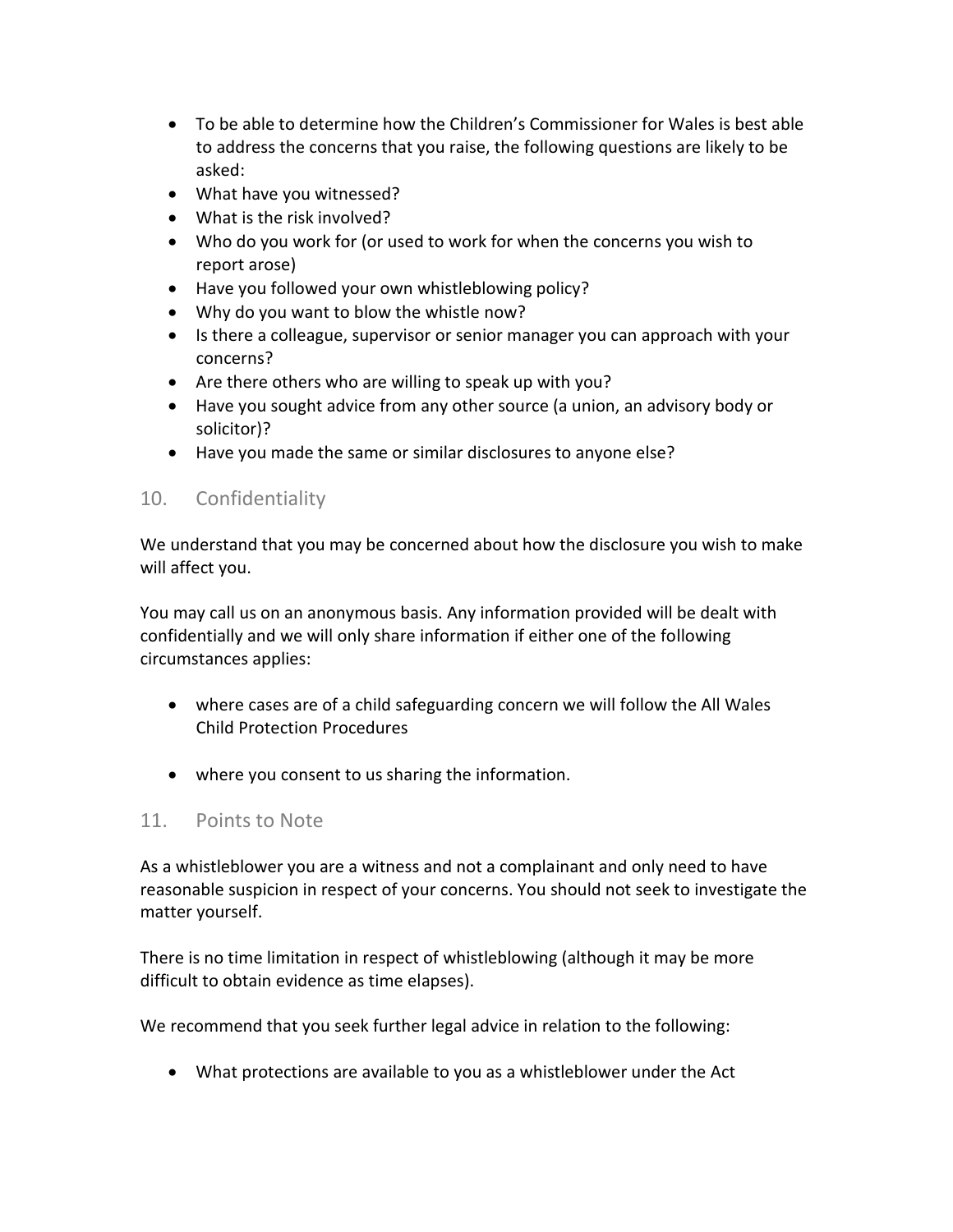- Whether your disclosure is protected under the Act if it is used to engineer a claim to protect yourself or to obtain or improve a settlement
- What protection is available under the Act if you make a disclosure to the media.

We have provided details at paragraph 13 below as to how you may find a solicitor that is local to you.

## 12. Contacting the Children's Commissioner for Wales

Should you wish to raise a concern then please contact us and ask to speak to a member of the Investigation and Advice team. Our details are set out below:

Children's Commissioner for Wale Llewellyn House Harbourside Business Park Harbourside Road Port Talbot SA13 1SB post@childcomwales.org.uk 01792 765600

## 13. Further Information and Advice

You may also wish to contact the following organisations for further advice and assistance:

Protect

(i) Protect<br>For free and independent advice about making a disclosure you can contact: